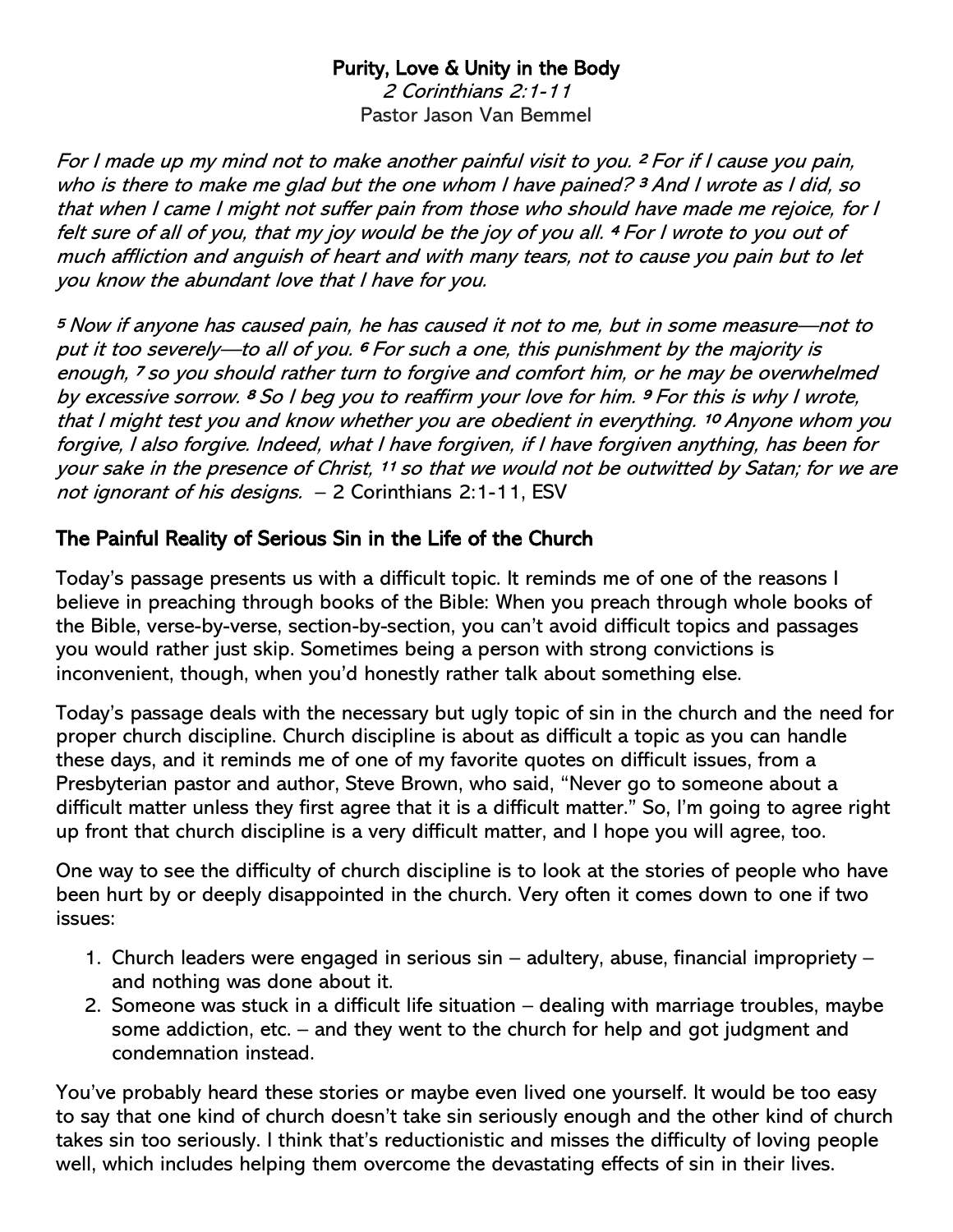So, some of you might be thinking: Church discipline? Why would the church discipline anyone? But the reality is that serious sin in the life of a church can have devastating and farreaching consequences, and churches that fail to deal with sin issues that arise within the life of the church are ultimately failing to both honor Christ as the Lord of the church and also failing to love the members of the church which the church is called to love and care for.

So, God has given us a great model in the Apostle Paul and how he handled sin in the Corinthian church.

## Paul's Response to Sin in the Church: Pain, vv.1-4

First of all, we see in the first four verses of chapter 2 how Paul initially responded to serious sin in the Corinthian church. It caused him pain and made his heart ache and break for the church and for those involved:

For I made up my mind not to make another painful visit to you. <sup>2</sup>For if I cause you pain, who is there to make me glad but the one whom I have pained? <sup>3</sup>And I wrote as I did, so that when I came I might not suffer pain from those who should have made me rejoice, for I felt sure of all of you, that my joy would be the joy of you all. <sup>4</sup>For I wrote to you out of much affliction and anguish of heart and with many tears, not to cause you pain but to let you know the abundant love that I have for you.

Paul had made a painful visit and had written a painful letter, not out of a desire to cause pain, but in loving acknowledgement of the pain this serious sin had caused in the church at Corinth. Now, we don't know for sure exactly what the sin issue was or who was guilty, but my own thinking is that this is connected to the man Paul talked about in 1 Corinthians who was sleeping with his step-mother.

Turn back with me to 1 Corinthians 5, and I'm going to take a brief look at this whole chapter, because I think it is helpful background for what Paul is saying in 2 Corinthians:

It is actually reported that there is sexual immorality among you, and of a kind that is not tolerated even among pagans, for a man has his father's wife. <sup>2</sup>And you are arrogant! Ought you not rather to mourn? Let him who has done this be removed from among you.

<sup>3</sup>For though absent in body, I am present in spirit; and as if present, I have already pronounced judgment on the one who did such a thing. <sup>4</sup>When you are assembled in the name of the Lord Jesus and my spirit is present, with the power of our Lord Jesus, <sup>5</sup>you are to deliver this man to Satan for the destruction of the flesh, so that his spirit may be saved in the day of the Lord.

<sup>6</sup>Your boasting is not good. Do you not know that a little leaven leavens the whole lump? <sup>7</sup>Cleanse out the old leaven that you may be a new lump, as you really are unleavened. For Christ, our Passover lamb, has been sacrificed. <sup>8</sup>Let us therefore celebrate the festival, not with the old leaven, the leaven of malice and evil, but with the unleavened bread of sincerity and truth.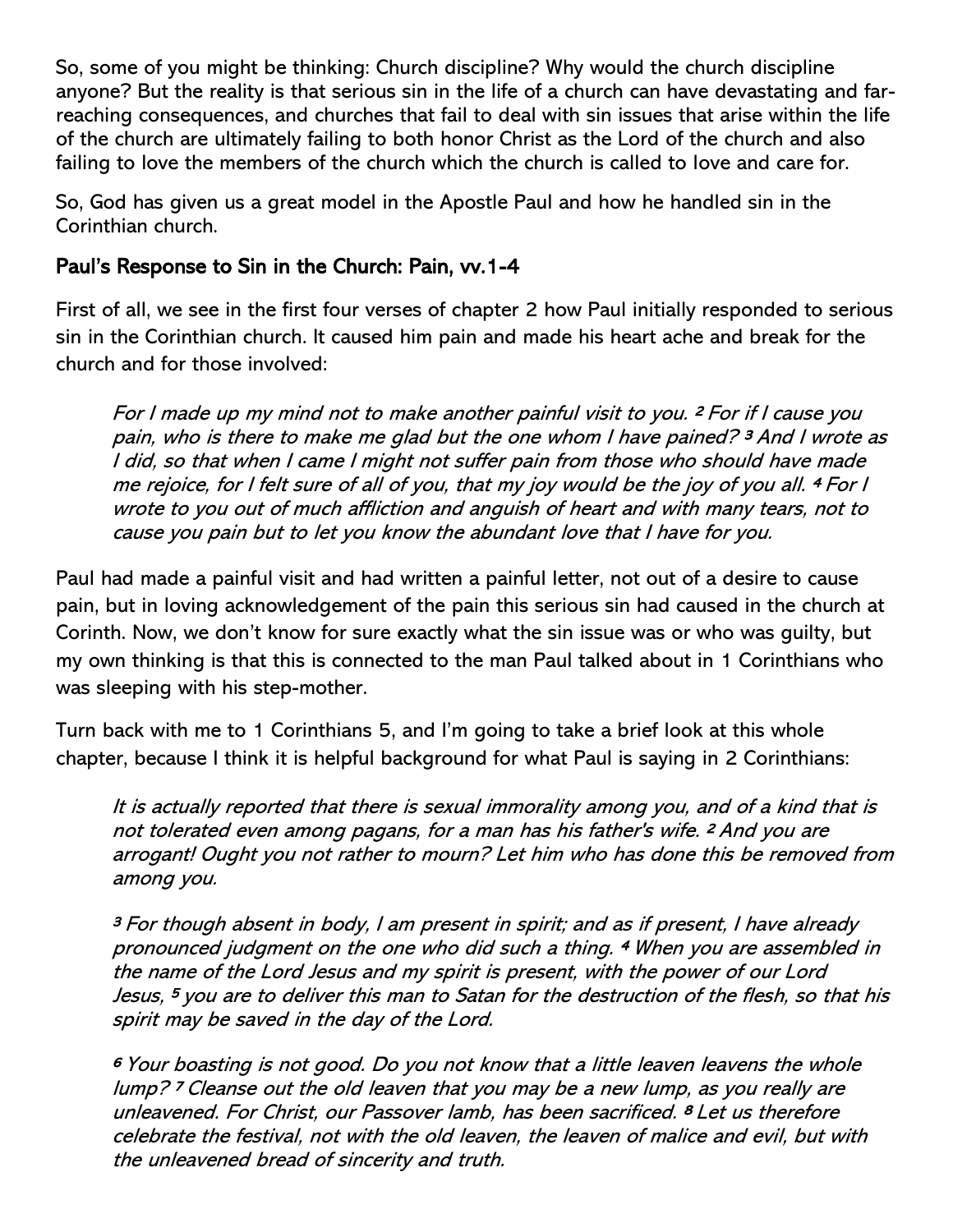<sup>9</sup> l wrote to you in my letter not to associate with sexually immoral people— <sup>10</sup> not at all meaning the sexually immoral of this world, or the greedy and swindlers, or idolaters, since then you would need to go out of the world. 11 But now I am writing to you not to associate with anyone who bears the name of brother if he is guilty of sexual immorality or greed, or is an idolater, reviler, drunkard, or swindler—not even to eat with such a one. 12 For what have I to do with judging outsiders? Is it not those inside the church whom you are to judge? <sup>13</sup> God judges those outside. "Purge the evil person from among you."

Now, as I said, we don't know for sure that the sexually immoral man from 1 Corinthians 5 is the same as the disciplined and now repentant man from 2 Corinthians 2, but I think both passages are referring to the same man and the same sexual immorality. Otherwise, we would not know what happened with the man from 1 Corinthians 5, and we would have no idea what situation Paul is addressing in 2 Corinthians 2. Instead, I think God has given us the whole story in two parts so we can see both the seriousness of the problem and the effectiveness of the loving discipline applied to the situation.

Churches are rightly condemned as hypocritical when they loudly condemn the sexual immorality in the world and then they tolerate or cover it up inside the church. The Corinthians were boasting of their open-mindedness and their so-called freedom in Christ as they tolerated this immoral man in their midst. He seemed to have been a person of leadership and influence, too, and Paul asks them to purge him from their midst, exclude him from the fellowship. But as firm and clear as Paul was in 1 Corinthians 5, notice also that, even at this point, he was concerned for the man's salvation. He tells the Corinthians to excommunicate the man "so that his spirit may be saved in the day of the Lord."

One thing our culture does not seem to know or understand is the concept of repentance and true forgiveness. Instead, we have embraced a cancel culture that says that we are tolerant and celebratory of differences, but if you cross the line and do or say something our culture condemns, then you are cancelled, relegated to a non-person status, vilified, and condemned, period. No repentance. No forgiveness.

Paul's Response to the Repentant Sinner: Forgive, vv. 5-8